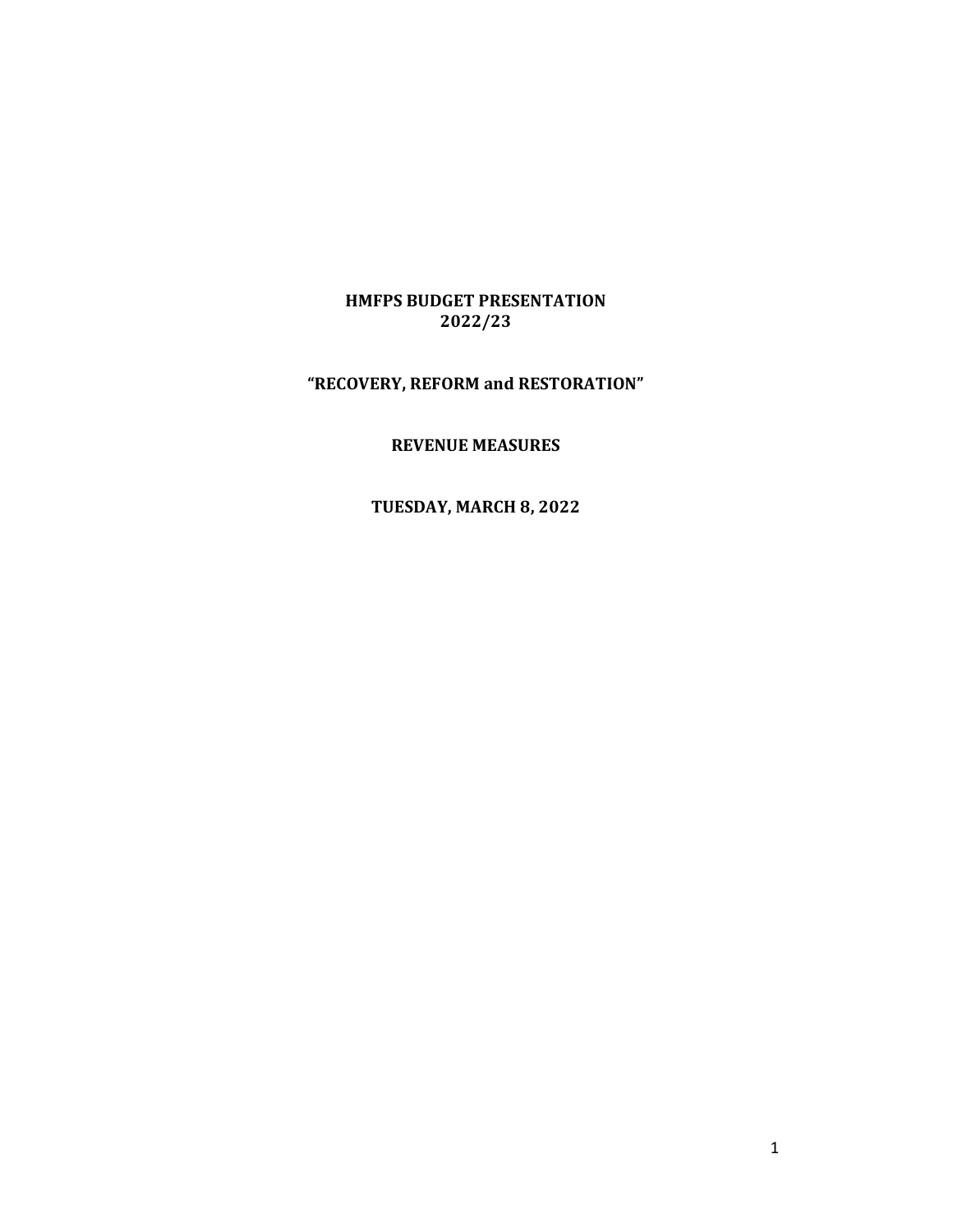### 13.0 Revenue Measures

Madam Speaker, I want to turn my attention to revenue measures for the upcoming fiscal year.

I am pleased to begin my remarks by informing the people of Jamaica that there will be NO NEW TAXES.

As I said last year, "we are prioritizing economic recovery, which we want to achieve in the quickest possible time. Increasing taxes at this time would run counter to that objective."

Madam Speaker, this is the seventh consecutive fiscal year where, on a net basis, we have not raised taxes.

Madam Speaker, this is the FIFTH consecutive fiscal year where there will be absolutely NO NEW TAXES.

### 13.1 Fuel Prices and Fuel Tax

Yesterday, oil prices hit the highest level in more than a decade due to developments related to the war in Ukraine.

Though we know this will be temporary, this appreciation in the price of oil has a negative impact on Jamaica and on Jamaican consumers in the meantime.

There are several persons, including those in the Opposition, who have advocated for a removal of part or all of the Special Consumption Tax of \$7 per liter that was placed on petrol by the previous administration in March 2015.

# 13.1.1 Establishing the Facts

I ask Jamaicans to first consider the facts:

- By way of background, in his budget presentation in March 15, the then Minister of Finance, the Hon. Dr. Peter Phillips proposed a hedge on the price of oil and then announced the imposition of a \$7 per litre tax on petrol which yielded \$6.4 billion in order to pay for the hedge and to compensate for the loss in revenues of lower price of oil
- The Revenue Measures for the financial year 2015/16 contained in Ministry Paper 34/15 tabled in the House on March 12, 2015, the day of the speech, included the following sentences: "…..House members are being asked to note that the systematic reduction in oil prices has had an adverse impact on GOJ revenues. The loss has been significant and the GOJ has noted the need to insure against future contingencies…"
- In his budget presentation on the same day, the then Minister of Finance, the Hon. Dr. Peter Phillips proposed a hedge on the price of oil and then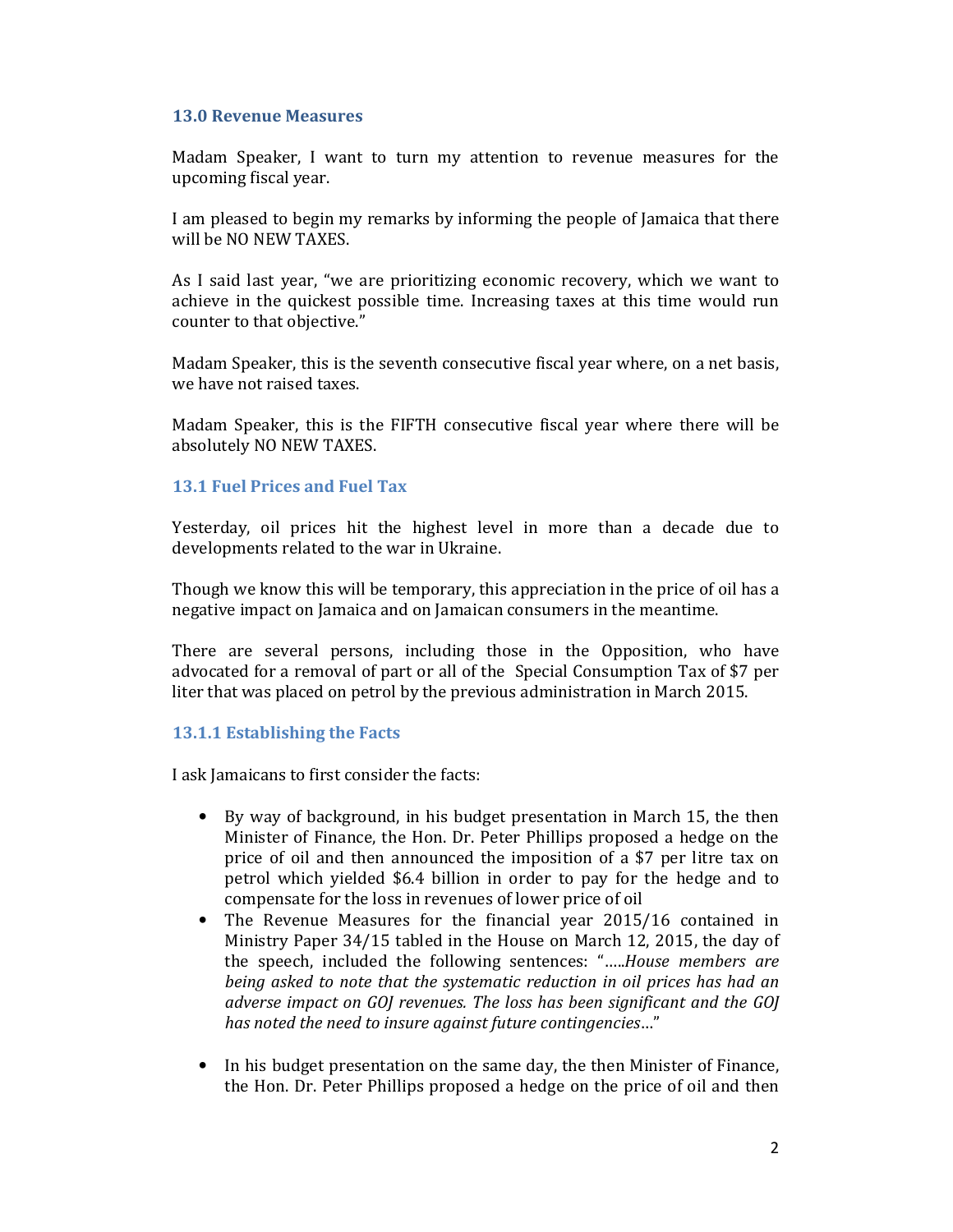announced the imposition of a \$7 per litre tax on petrol to pay for the hedge, and to compensate for the revenues.

- The new tax was forecasted to yield approximately \$6.4 billion
- During the 2015/16 fiscal year \$3.3 billion was paid to overseas bankers for a series of hedging contracts covering 8 million barrels of oil over an 18 month period. Jamaica's consumption of oil over that 18 month period was projected at 24 million barrels of oil.
- Though they only spent \$3.3 billion out of \$6.4 billion, no hedging contracts were purchased after June 2015.
- There was no separate fund. These proceeds went to the Consolidated Fund
- The contracts all expired worthless.



USE OF 2015 INCREASE IN SCT ON FUEL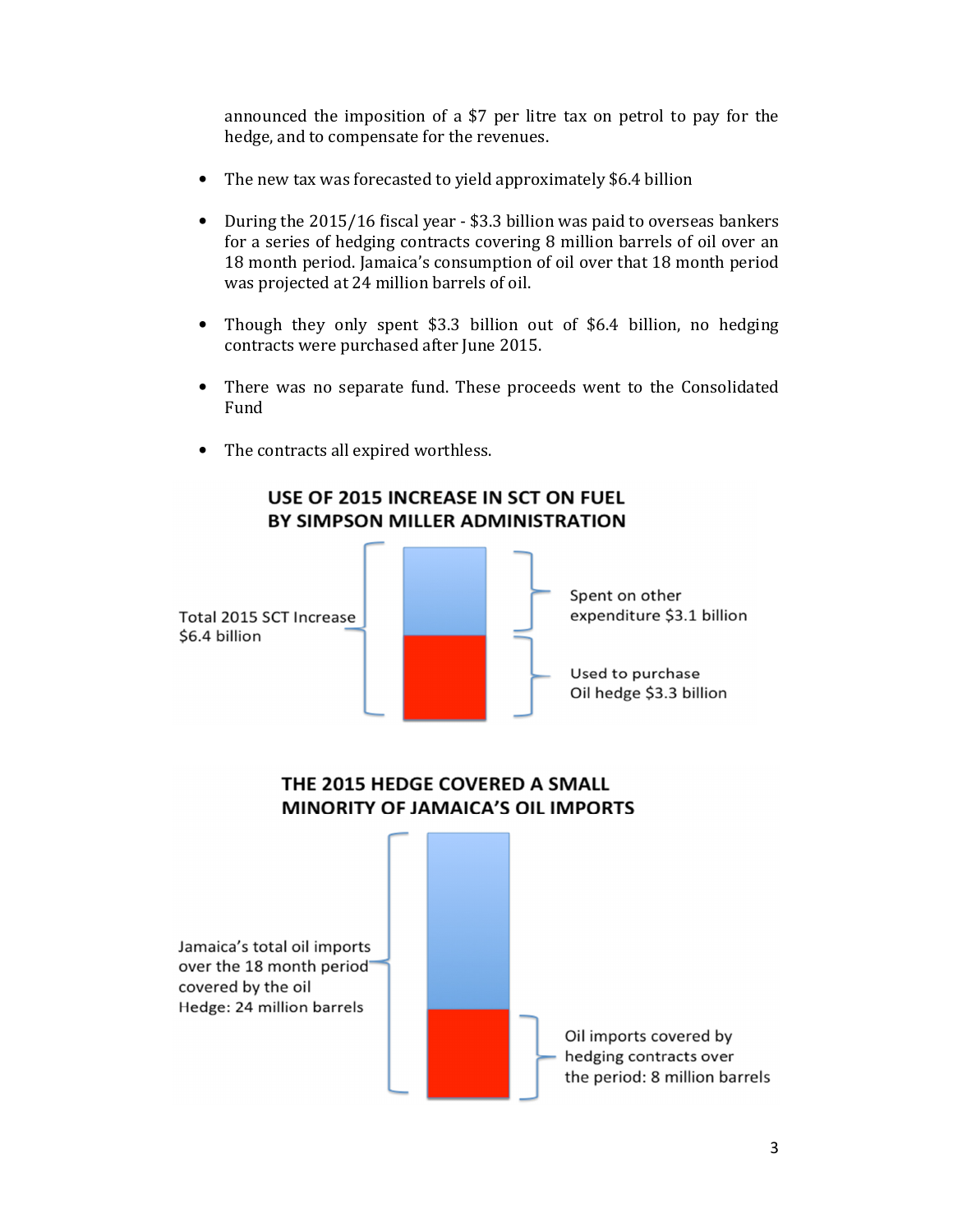Member Phillips has often expressed understanding of the pressure that I face in my capacity of Minister of Finance.

Well in the same vein, I can appreciate the pressures he was under. And, knowing what I know, and from the publicly available evidence I will offer my opinion that then Minister Phillips needed to raise revenues – but given the volatility of gas taxes in Jamaica, came up with the "brilliant idea" of a hedge in order to ease acceptance of the overall revenue measure.

However, the reality is that, the Ministry of Finance in explaining the tax in the Revenue Measures contained in Ministry Paper 34/15 wrote that they lost "significant" revenues from the lower price of oil.

This explains why the funds ended up in the Consolidated Fund and not in some other fund and it explains why only \$3.3 billion out of \$6.4 billion was spent on the hedge and why there was no hedge purchase after June 2015.

The Government of the day needed additional tax revenues. And believe me, I understand that.

## 13.1.2 We have given back multiples of the \$6.4 billion raised in 2015

Since assuming power in 2016, this Government has pursued a path of giving back hundreds of billions of dollars to the Jamaican people, and has not imposed any new net taxes.

Rather than undo the so called Hedge Tax, which I have established was not used solely for this purpose, we instead decided to raise the threshold for income tax, resulting in what we have today where 350,000 Jamaicans pay no income tax. 'Is we do that'. That is a give back of over \$30 billion per annum.

Since April 2017, Jamaicans have been relieved of an aggregate of \$150 billion in personal income tax. We raised indirect taxation of the same amount to pay for this and raised social assistance by 50%.

Rather than undo the Gas Tax, we instead decided to reduce GCT in 2020 as an economic stimulus, a give back of approximately \$14 billion per annum. In the two years since Jamaicans have benefited by \$28 billion from that give back.

When the other side raise their voices, become heated, and attempt to claim a moral high ground on this issue, I want you to ask them a simple question: what have you ever given back to the Jamaican people? Where is your give back? It simply doesn't exist.

Mr. Speaker, I believe you will recall that in my presentation last year, I brought with me a glass house to accompany a warning about those in glass houses not throwing stones. I won't bring out the house again, unless I am forced to, but my warning remains the same. As Anthony Red Rose says in his song, Tempa, "Nevah say me nevah didda a warn you . . . "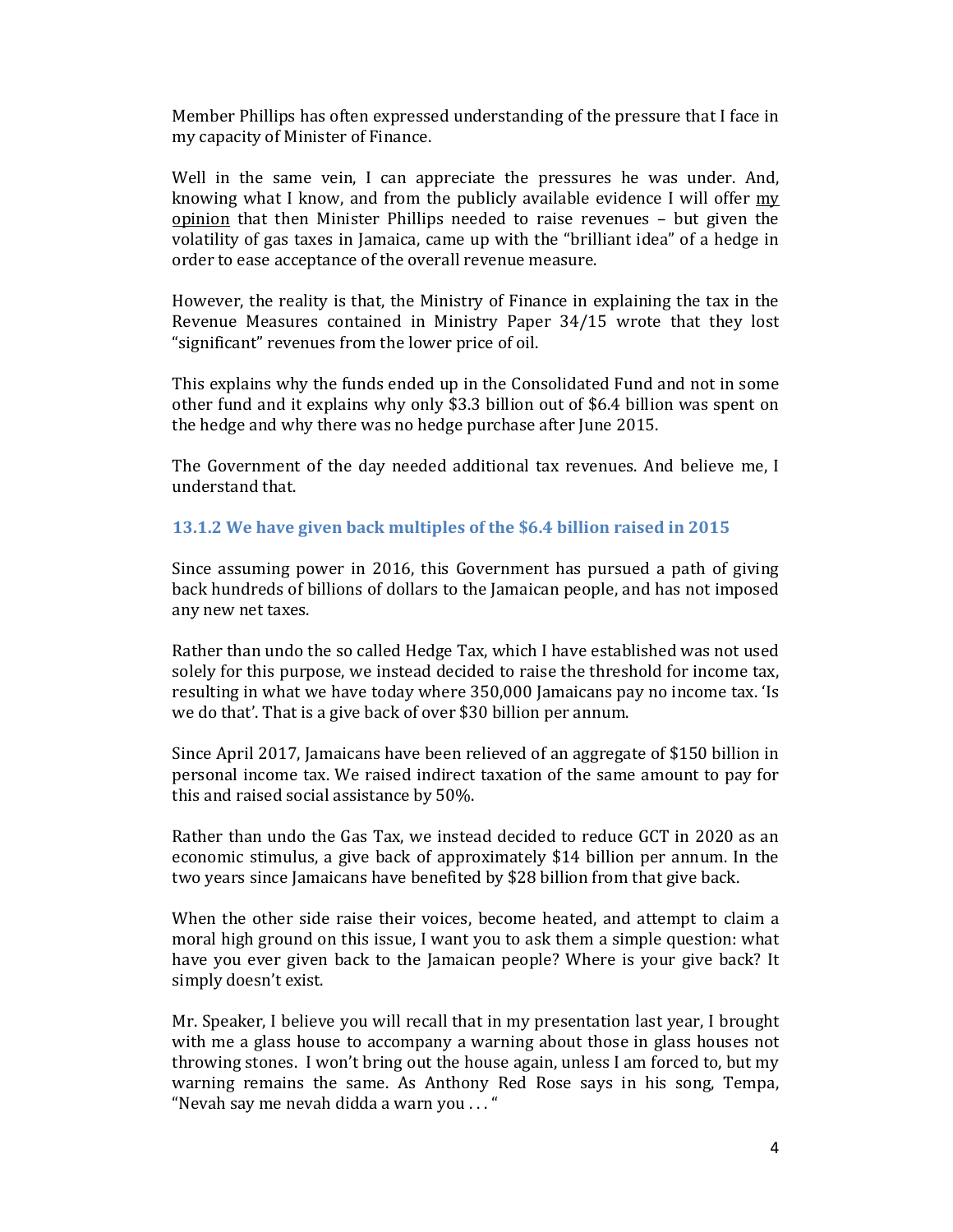### 13.1.3 What we will do

Madam Speaker, it is also a fact that the price of unleaded petroleum has risen by almost 50% in the last 12 months. The Government recognizes that many Jamaicans are suffering from this significant increase in price.

As such, we will establish a special provision, in the amount of \$2 billion to provide targeted support to those who are most adversely affected, and who have the least ability to absorb, the impact of high gas and energy prices.

I can immediately see this being used in part, to provide relief to taxi operators who have fixed fares, and some towards providing transportation support to children on PATH. But there are other groups and we will dialogue with stakeholders on the best methodology for allocation of this support and announce the details shortly.

# 13.2 Electric Motor Vehicles

We also need to be strategic and think long term. Having such a dependence on oil for our energy needs is a risk to Jamaica's economic security. Look at what is happening today. There is no developed country that is as exposed to the price of oil as Jamaica.

We must rid ourselves of this unhealthy dependence on oil. The Prime Minister will speak more fulsomely on this.

A huge source of our oil import bill is for petroleum used by cars. However technology exists today that allows us to reduce that dependence and reduce the operating cost of consumers.

Electric vehicles cost 1/3 of what petroleum powered vehicles cost to fuel. If it costs \$10,000 to fill a car with petrol, it would cost \$3,000 if the car was powered by electricity. This is so as using petrol as a fuel wastes so much energy in form of exhaust.

Having more electric vehicles would allow Jamaica to have more renewable energy as there is synergy between renewable energy's intermittency problem and electric cars' need for storage.

Eventually, in a decade, motor vehicles in Jamaica need to be 100% electrically powered, with energy from the sunshine. This would rid us from the kind of oil price vulnerability that we have today and consumers would enjoy much more stable prices to operate their cars.

We cannot get there overnight. But we have to start. For this reason we intend to incentivize the purchase of electric vehicles by:

> i. reducing the import duty on Electric Motor Vehicles from 30% to 10%, for an initial 5-year period; and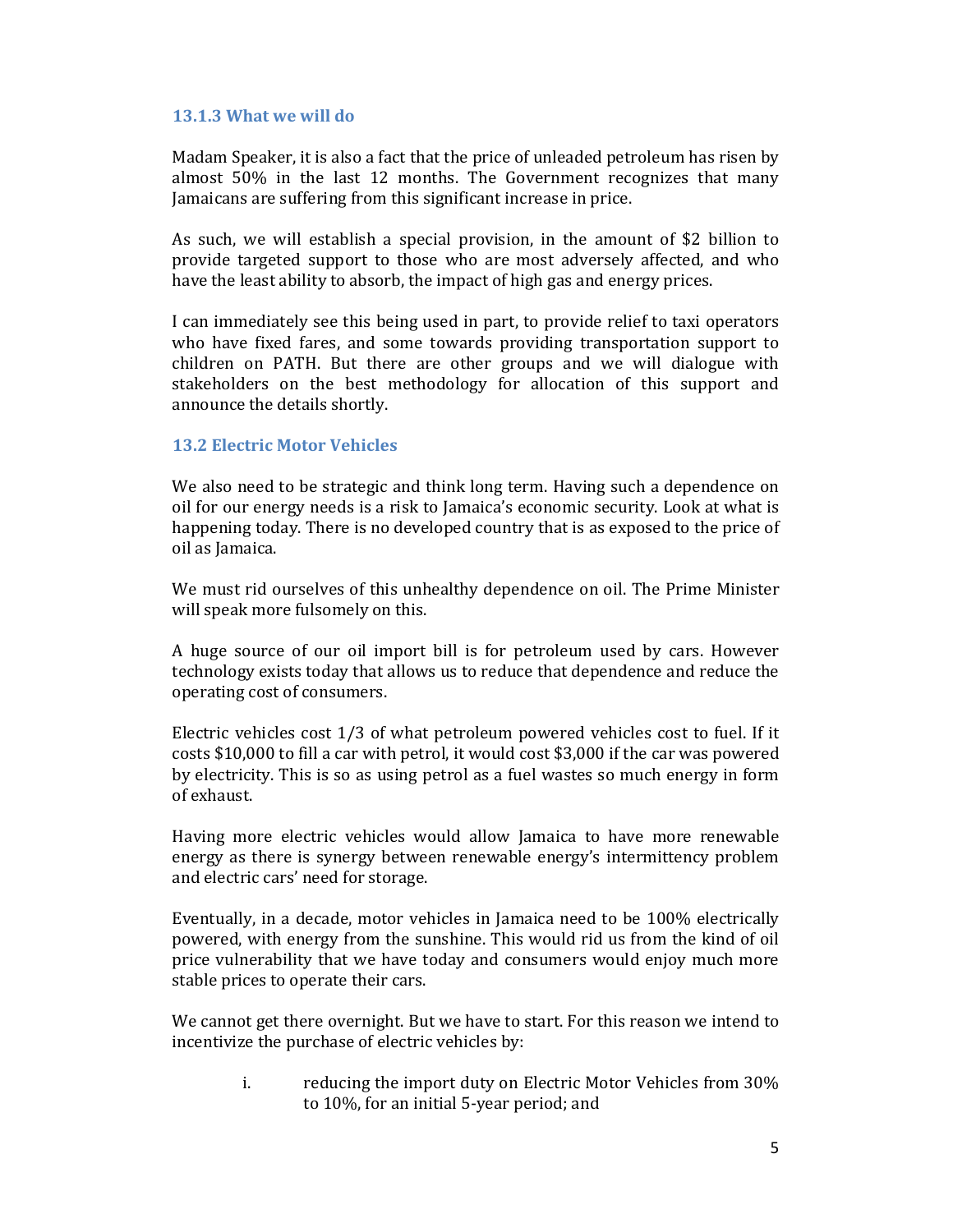ii. exempting the annual registration fees on battery electric vehicles.

The Government earned \$27 million in duties from the importation of electric vehicles last year. This measure therefore has a cost of \$18 million on current volumes.

However, because duties on motor vehicles are such a huge part of Government revenues we will need to limit the number of electric vehicles being imported that benefit from this duty reduction to 1,000 per annum.

This measure is also to be implemented in the first quarter of FY 2022/2023 and further details will be provided on its implementation.

# 14.0 Concluding Remarks

Madam Speaker, my remarks today have focused on the three themes of recovery, reform, and restoration.

Over the past two years COVID cost over \$76 billion including \$40 billion of direct social and economic support and we are all happy that our economy is now recovering.

In terms of recovery, I am proud to report to the people of Jamaica, despite the devastating impact of the COVID-19 pandemic, the Jamaican economy is recovering, and we are recovering stronger.

In the past year:

- we have achieved and projected quarterly economic growth of between 5.8% and 14%, which is the highest economic growth achieved in over 50 years, albeit after a record contraction
- every sector of the Jamaican economy is recovering, except for mining which we expect to recover this year
- the number of jobs have increased by over 100,000, resulting in the lowest unemployment rate, 7.1%, in Jamaica's recorded history; and
- despite having to spend more to address the pandemic, our debt to GDP ratio is back on track and this year we could achieve the lowest debt to GDP ratio in over 22 years

This quick and strong recovery did not occur by accident, Madam Speaker.

In fact, over the past year, many countries around the world experienced economic decline including some in our region.

And in Jamaican history, we have had several years in which GDP growth has collapsed, followed not by recovery, but by additional years of decline.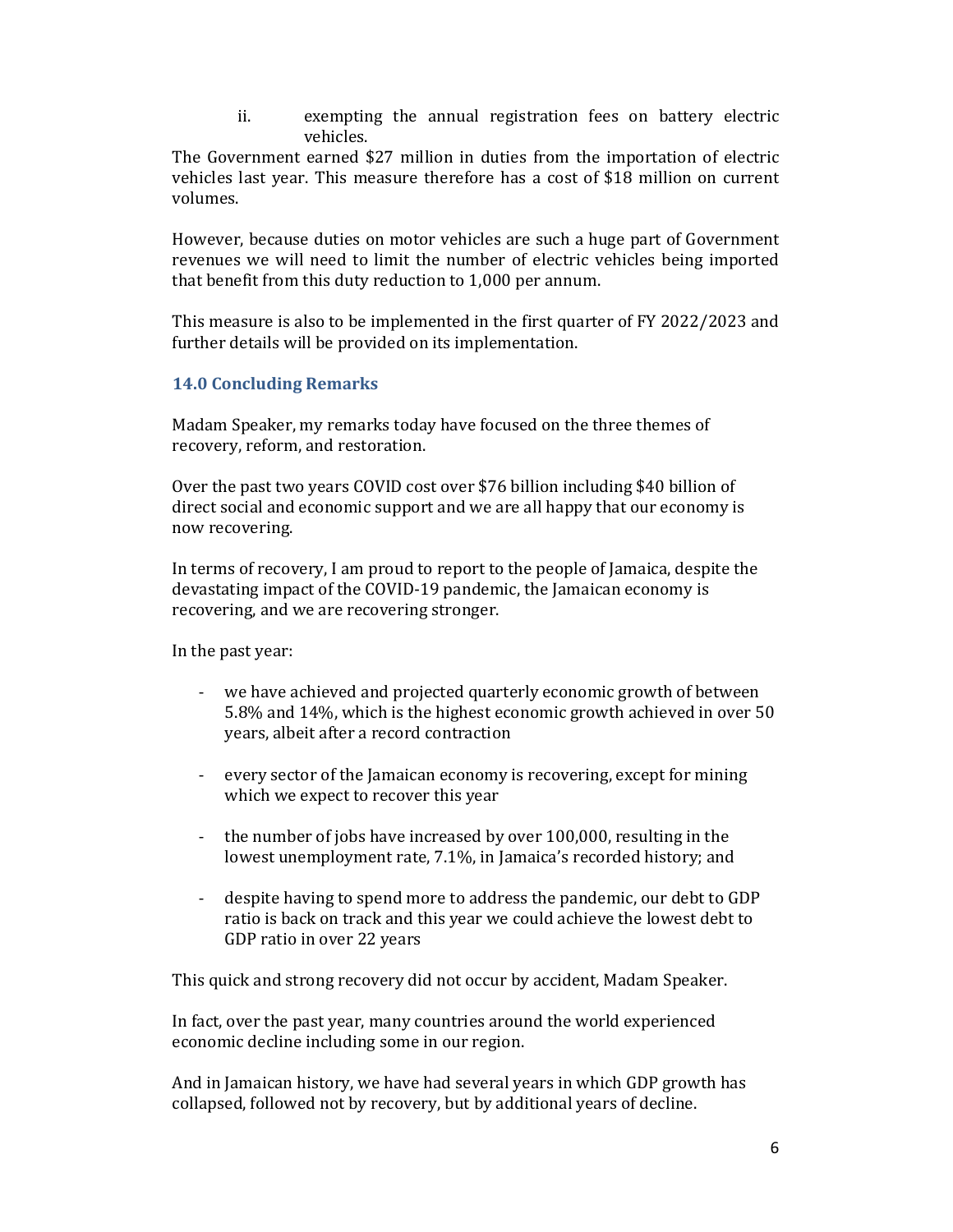In the COVID crisis we were not distracted by short-term, politically-expedient demands, and instead remained both focused and disciplined on acting responsibly, thoughtfully, carefully, and strategically. We pursued good policy Madam Speaker.

In terms of reform, this administration remains committed to strengthening and deepening the initiatives to resume a path of long-term, sustainable economic growth.

We have therefore committed ourselves to pursue reform with ambition. We will:

- deepen financial inclusion with the creation of low risk, less stringent KYC accounts where you will pay no banking fees
- deepen financial including with central bank digital currency Jam Dex where you can pay and transfer anytime, anywhere with no bank fees
- implement a new, modern, more efficient, and more productive customs regime
- revamp the taxation regime to make it more equitable, fair, reasonable, and transparent;
- strengthen our governance, audit, and oversight mechanisms to increase independence, reduce political interference, and engender greater trust among the public
- improve the strengths and capabilities of our public sector through new initiatives such as the Marcus Garvey Scholarship Programme
- put in place comprehensive pension fund reform to better secure pensions and also allow workers to carry their pensions with them if they leave their jobs; and
- implement the comprehensive public sector compensation reform to make our public compensation system easier, fairer, fair, transparent, easily understood, sustainable, affordable, and that better recognizes and rewards performance

We recognize and acknowledge that these initiatives come at a significant cost and reduces the room for error.

We believe, however, that investing in our people and improving the quality and capacity of the public sector will allow us to achieve the objectives of greater efficiency, economic growth, and equity.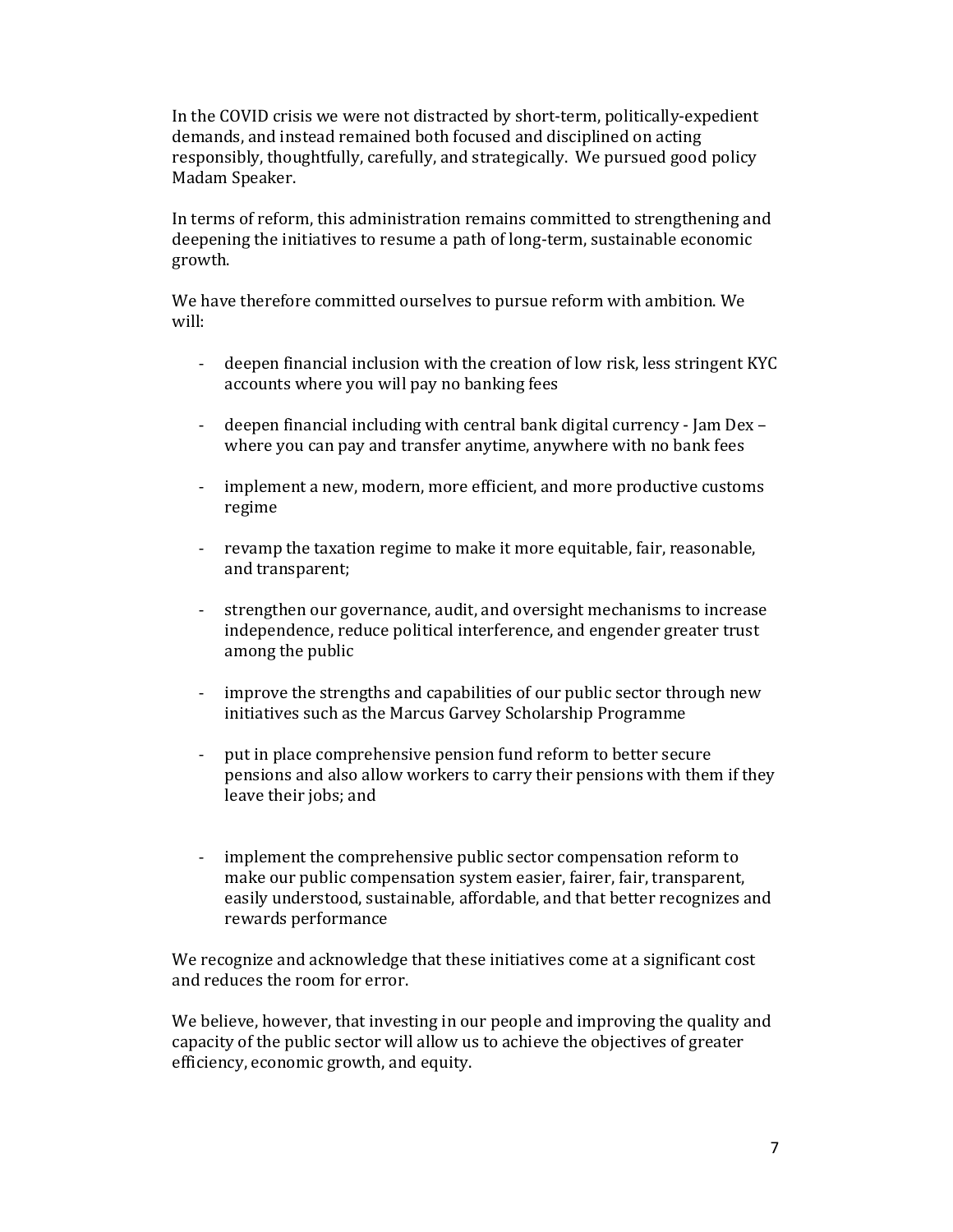In terms of restoration, Madam Speaker, we remain committed to ensuring that we put Jamaica back on the path of sustainable economic growth, from which we have meandered, so that more Jamaicans are able to achieve the Jamaican dream.

Here are some of the actions we have taken to accelerate this path to restoration:

- We launched the first catastrophe bond issues by any small island country in the world to improve our resilience;
- We are investing \$13 billion in loans and credit support for MSME's. Never before has so much loan and credit support been available to MSME's
- We are investing over \$10 billion in private equity and venture capital to help SME's, early stage companies, entrepreneurs, even as we encourage innovation, and stimulate investment. Never has so much private equity financing been available for small and medium sized businesses and early- stage companies
- We are attracting large investors under our Integrated Resorts Initiative who will invest at least US\$1 billion into our tourism product
- We plan to come to market with over \$200 billion of infrastructure projects of the next three years
- We are advancing on unemployment insurance for Jamaicans
- For the seventh consecutive year, we are not imposing any new net taxes on the people of Jamaica because we believe you are best positioned to decide how to spend your money
- We are establishing \$2 billion provision to protect the most vulnerable Jamaicans, and those least unable to absorb the impact of very high oil prices
- As we speak we are rolling out \$200 million of support for food through Food For the Poor, Red Cross, United Way and other charitable organisations as we increase support for the vulnerable
- We will roll out \$500 million more of support for food starting April and will involve MPs and Councilors in even more support for the vulnerable
- In addition, up to 100,000 Jamaicans who establish low risk KYC accounts will benefit from a deposit of \$2500 from the GOJ
- We are implementing a new digital currency, Jam Dex, which will bring the underbanked into the formal system and make doing business easier and cheaper